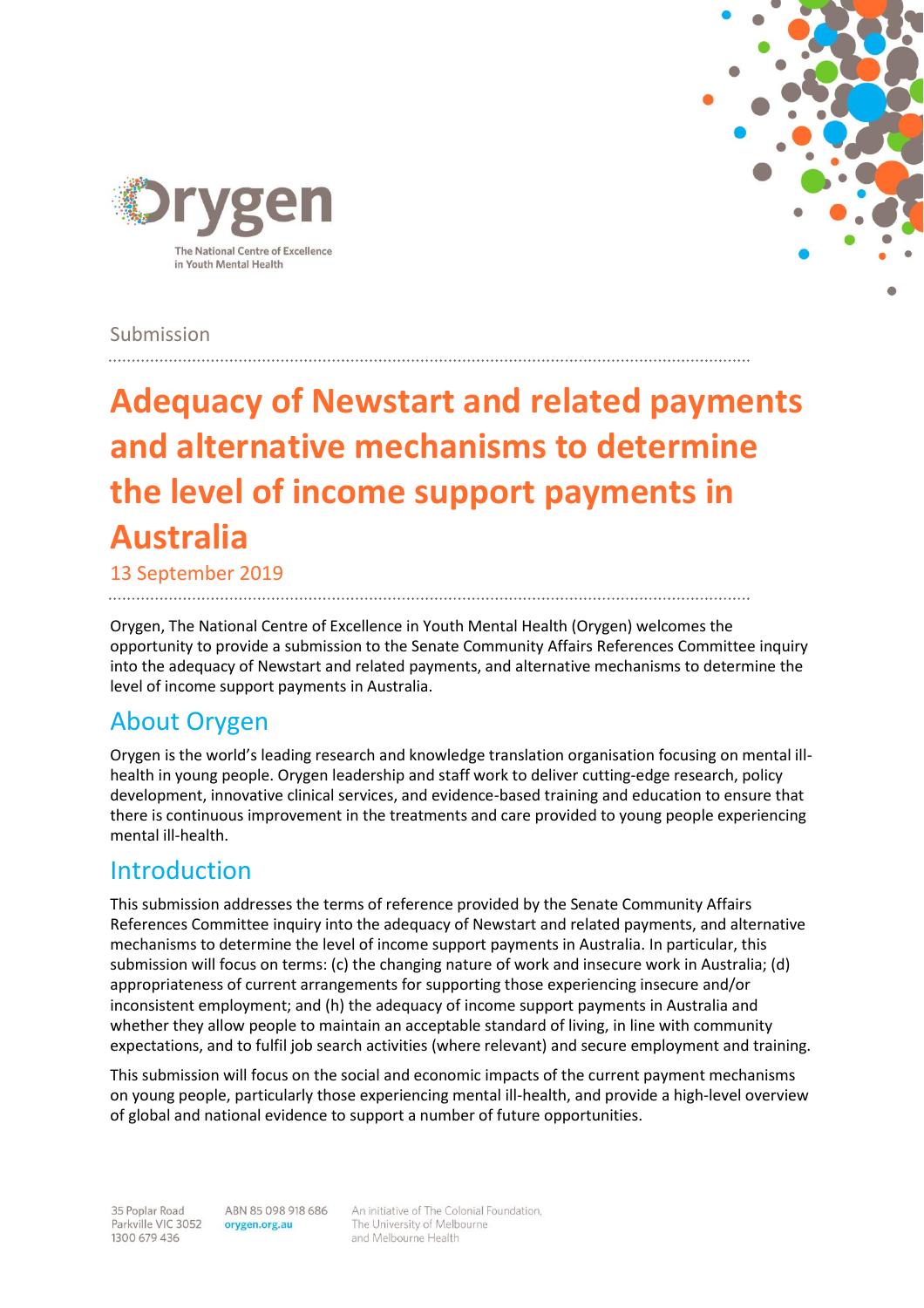# Changing nature of work

The world today is rapidly changing, with dynamic high-tech innovations and technological disruption bringing new dimensions to the way that humans live, work and communicate. In Australia, the impact of technological innovations on the labour market and employment outcomes are significant.

Recent analysis indicates that around 44 per cent of current Australian jobs are at high-risk of being affected by automation and technology over the next 20 years[.](#page-7-0)<sup>1</sup> Young people are likely to be disproportionally affected by automation, as they typically gain entry into the labour market in sectors that will be heavily impacted by technological advancement that may not exist in the future[.](#page-7-1)<sup>2</sup>

Meanwhile, demand in more advanced skillsets is expected to increase as new innovative and technical jobs are created and employers require more specialised workers[.](#page-7-2) <sup>3</sup> There is an emerging unmet need for workers with greater science, technology, engineering and mathematics (STEM) skillsets, with research indicating that 75 per cent of the fastest-growing occupations will require STEM skills and training.<sup>[4](#page-7-3)</sup> Australians who do not hold post-school qualifications experience significantly higher unemployment and lower labour force participation rates when compared to their tertiary educated counterparts[.](#page-7-4)<sup>5</sup> Increasing numbers of university-educated workers in both developed and emerging countries is also leading to a global competition for talent[.](#page-7-5)<sup>6</sup> Conversely, the period of transition between education and employment is being prolonged, with young people more likely to start full-time work at a later age<sup>[7](#page-7-6)</sup> and the proportion of higher-education graduates finding full-time employment within a few months after completing their course also decreasing.<sup>[8](#page-7-7)</sup>

Social and emotional skills, or soft skills, are also necessary to successfully engage and perform in modern workplaces. Indeed, in a survey of Australian employers, interpersonal skills were the most important candidate attributes that they looked for during recruitment[.](#page-7-8)<sup>9</sup>

## Impact of current labour market conditions on young people

Young people aged 15–24 years are the most likely group of employees to be engaged in nonstandard work (e.g. includes part-time work, temporary work, fixed-term contracting and subcontracting, and self-employment) and their participation in casual and part-time work has increased considerably in the last decade. Among young people with jobs, three times as many teenagers (aged 15–19 years) and more than twice as many young adults (aged 20–24 years) were employed in part-time jobs in 2011, compared to a generation ago.<sup>[7](#page-7-6)</sup> This increase in the proportion of young people employed part-time has made underemployment an issue, alongside unemployment. Importantly, there is a strong association between casual work and long-term low earnings in Australia.<sup>[10](#page-7-9)</sup> Young people in casual and part-time roles are also less likely to have access to training and development opportunities, receive no paid leave entitlements, have precarious tenure and are more vulnerable to job losses[.](#page-7-5)<sup>6</sup>

In January 2019, the Australian youth unemployment rate was 11.5 per cent, which is more than double the rate recorded for all other persons.<sup>[11](#page-7-10)</sup> Underemployment rates are also higher for young people. While the youth underemployment rate marginally declined from 18.5 per cent to 17.3 per cent from January 2018 to 2019, it remains significantly higher than the 8.1 per cent rate recorded for all other persons.<sup>[11](#page-7-10)</sup> Young people continue to encounter difficulty securing work and face longer instances of unemployment. Youth long-term unemployment (unemployed for two years or greater) has increased to 45,500 young people in January 2019; 186.2 per cent above the level recorded in September 2008.<sup>[11](#page-7-10)</sup> Unemployment experienced early in a young person's career has detrimental effects on employability and earning prospects decades later, referred to as 'scarring effects'.<sup>[12](#page-7-11)</sup>

ABN 85 098 918 686 orygen.org.au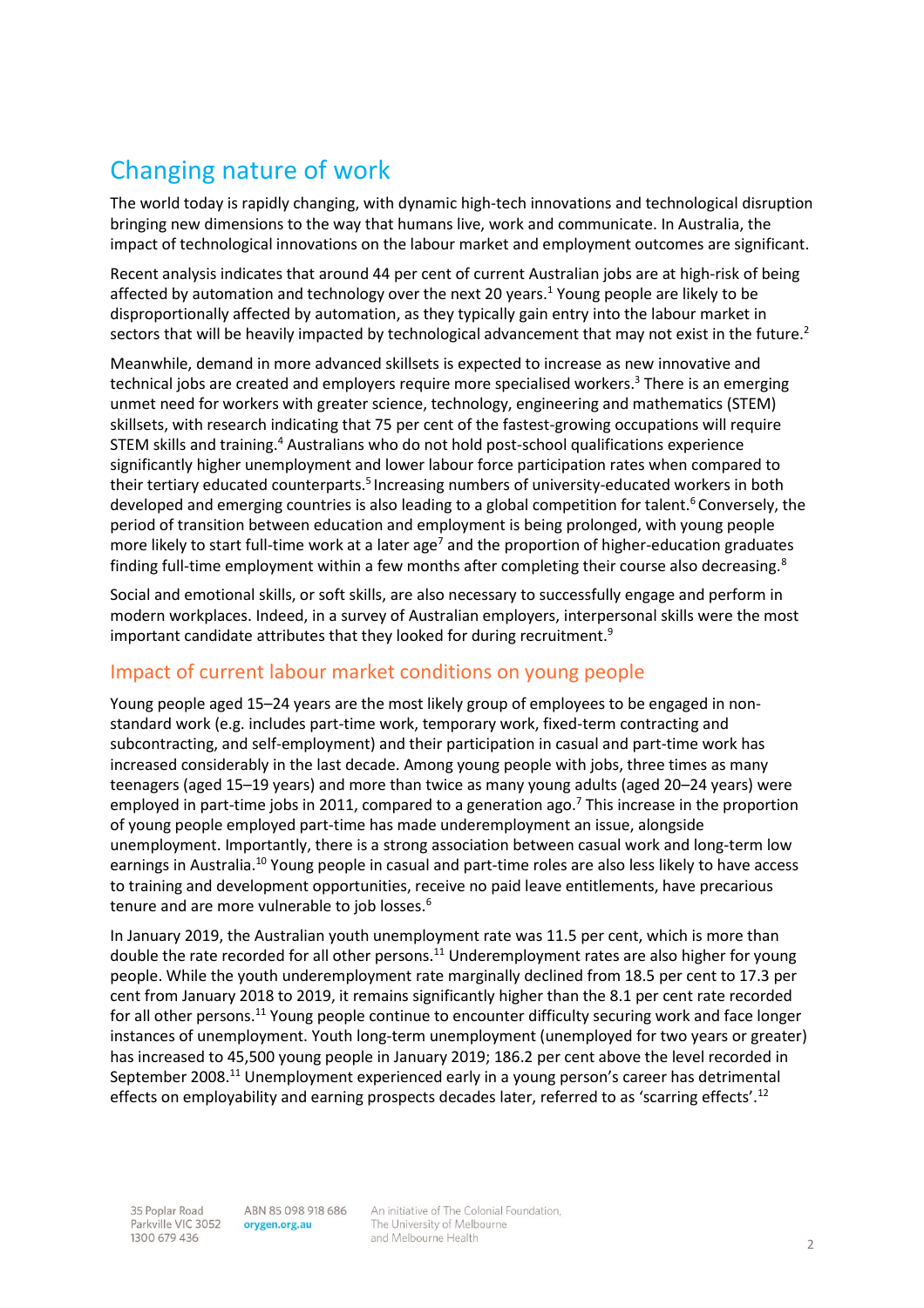Young people face considerable barriers to participating in the labour market, including:

- decreasing availability of entry-level jobs;
- poor job-readiness;
- employer reluctance to employ candidates without experience;
- lack of informal networks; and,
- high travel costs, particularly in outer urban, regional and rural areas and greater reliance on public transport options to get to work.<sup>[13](#page-7-12)</sup>

The challenges faced by young jobseekers are exacerbated when there is only one job is available for every eight people seeking work<sup>[14](#page-7-13)</sup> and they are considered the least educated, experienced and/or employable of all jobseekers.

Australian research emphasises the importance of providing targeted and effective supports to young people to maximise their engagement or reengagement in education, employment and training. This includes findings that a person unemployed for one year has more than a 50 per cent chance of becoming long-term unemployed and, after a second year of unemployment, there is a 60 per cent chance of remaining unemployed for an additional year.[15](#page-7-14)

## Connection between employment and mental health

The majority of mental health issues develop during adolescence and young adulthood, coinciding with critical periods for education attainment and entry into the workforce. Both Australian and international research indicates a strong relationship between youth unemployment and low levels of mental health and wellbeing.<sup>[6](#page-7-5)</sup>

Participation in the workforce can support the health and wellbeing of individuals, and is a key element of the recovery process for those with or at-risk of mental ill-health.<sup>[16](#page-7-15)</sup> Delaying or discouraging vocational engagement can have negative consequences, in particular by increasing self-stigma, social isolation, hopelessness, suicidality and chronic disability.<sup>[13](#page-7-12)</sup> Long-term unemployment can have significant effects on a young person's mental health, including: greater levels of anxiety and depression, higher suicide rates, alienation and increased anti-social behaviour.

Orygen explored the connection between employment and mental health in the policy report, *Tell them they're dreaming*, which outlined the benefits of supported employment services.[16](#page-7-15) Young people experiencing mental ill-health rank education and employment as their number one goal above symptom recovery - and vocational support services can act as a powerful clinical engagement tool to help young people return to work or study. In a landmark study of 209 young people treated for first-episode psychosis, returning to work or school within 14-months of treatment commencing was a better indicator of long-term recovery than symptomatic recovery at 14-months.<sup>[16](#page-7-15)</sup> Nearly 60 per cent of young people who had re-engaged with work or education at 14-months went on to attain full functional recovery at 7.5 years follow-up.

Interrupted education can result in lower literacy and numeracy levels making finding employment more difficult. Interrupted employment is also a barrier, with a lack of employment references and experience. Together these factors contribute to a lack confidence to apply for jobs or enrol in further study.

Young people with mental ill-health are less likely to participate in employment, education and training compared to the general youth population. Many find themselves disadvantaged in attaining educational outcomes and meeting jobseeking activity requirements due to experiences of stigma, difficulties navigating a fragmented system between mental health and employment services, and a lack of understanding regarding their particular barriers to study and employment. As a result,

ABN 85 098 918 686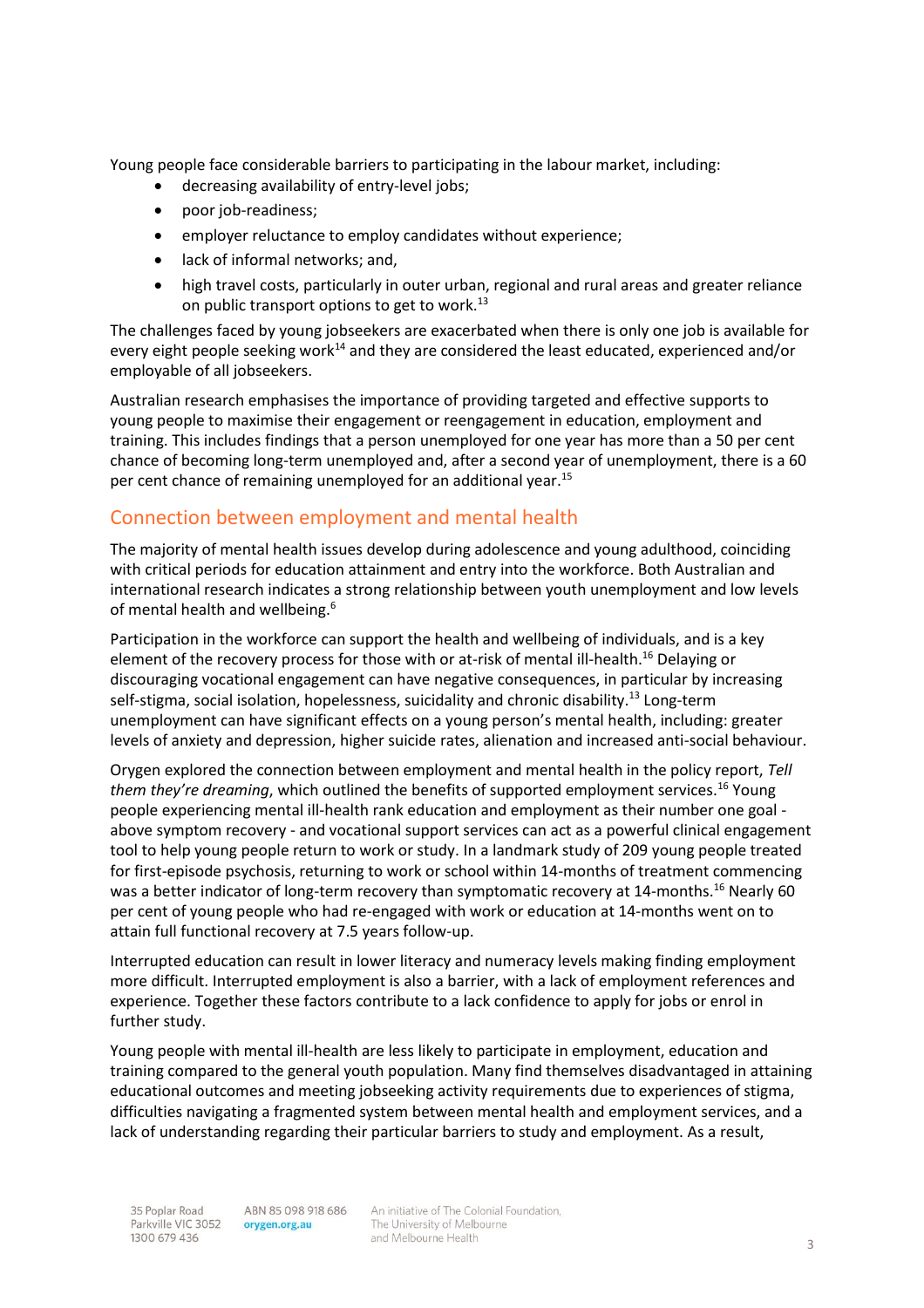unemployment rates for young people experiencing mental ill-health can be up to three times higher than the standard youth unemployment rate.

#### Economic costs

A 2009 Australian study of the economic impact of mental ill-health experienced by 12-25 year olds found that the annual cost to the economy was over \$10.6 billion.<sup>[17](#page-7-16)</sup> The majority of these costs were not associated with health care system expenditure (13.4 per cent), but rather productivity costs, resulting in 70.5 per cent of total cost through: employment impacts, absenteeism, presenteeism, premature death and search and hiring costs. The study estimated that economic costs are largely borne by individuals (61.6 per cent), followed by governments (31.1 per cent), and then employers (7.2 per cent). $^{18}$  $^{18}$  $^{18}$ 

Further, young people with a mental illness are at-risk of not being supported to enter the labour market and instead needing to rely on disability support.<sup>[16](#page-7-15)</sup> Between 30-50 per cent of all new disability benefit claims are due to mental ill-health, or a higher proportion of over 70 per cent for young adults.<sup>[16](#page-7-15)</sup> Given the early onset of mental illness, there is a potential for a young person to spend more than 40 years on disability payments. Aligned to the priority they place on vocational outcomes, including young people with mental ill-health in the workforce will reduce significant costs for different levels of government and society more broadly. It is therefore critical that young people experiencing mental ill-health are supported to remain in or return to education and employment.

## Policy context

In recent years, Australia has introduced a number of policy responses to address youth unemployment, such as assisting young people to remain in school beyond 16 years, as well as broadening accessibility to its active labour market programs (ALMPs).<sup>[19](#page-7-18)</sup>

ALMPs seek to increase employment participation of people receiving income support from government, or at-risk of becoming unemployed. In Australia, ALMPs take three main forms, namely job search; work experience; and formal training and education. These programs are mostly run by contracted employment service providers through the jobactive system.[19](#page-7-18) Evidence supporting employment outcomes resulting from ALMPS is varied for unemployed people generally, across and within different ALMP types. However, young people tend to benefit less from ALMP participation than adults.<sup>[8](#page-7-7)</sup> ALMPs are predominantly effective for individuals who are job-ready, but have limited outcomes for the most disadvantaged jobseekers.[8](#page-7-7)

The most successful programs directly targeting disadvantaged young jobseekers by providing a comprehensive package of support services, such as: literacy and remedial education; vocational and job-readiness training; job search assistance and career guidance and counselling; and social support and workplace training. The best-practice programs involve collaboration between service providers and employers at a local level, and though these achieve significant medium- and long-term employment outcomes, they tend to be costly.<sup>[20](#page-7-19)</sup>

### Current service responses for unemployed young people with mental ill-health

Evidence from federally-funded youth mental health service headspace indicates that existing and traditional employment and study support mechanisms do not provide adequate support for young people experiencing mental ill-health.

During 2017-2018, 25.8 per cent of young people presenting at headspace centres were not in education, employment or training, increasing to more than 30 per cent in regional and rural areas, and above 40 per cent for some centres in regional Queensland, Victoria and Tasmania.<sup>[21](#page-7-20)</sup>

ABN 85 098 918 686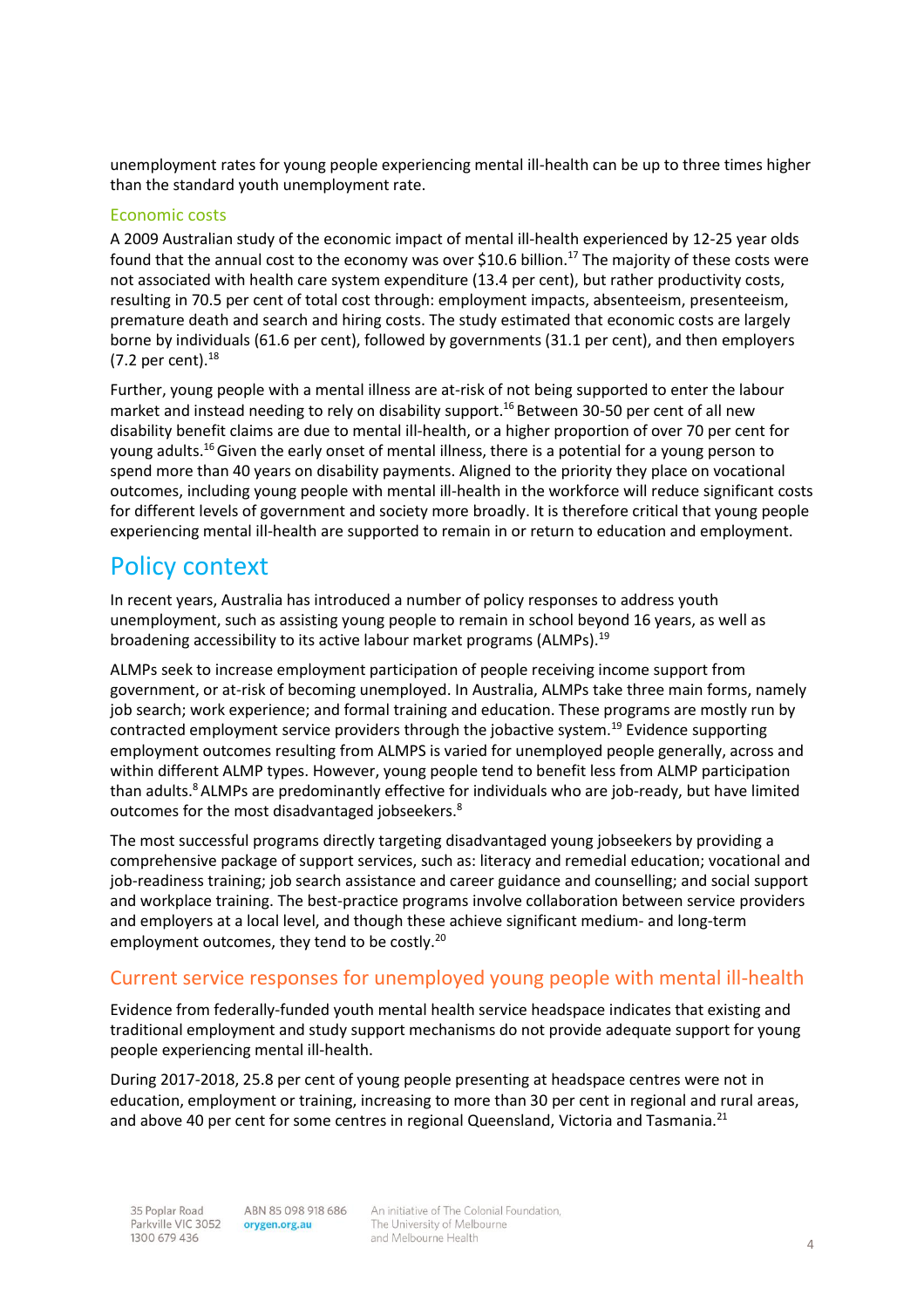Young people experiencing mental ill-health report that they do not feel comfortable engaging with the traditional vocational supports available to them, largely due to ongoing stigma and low mental health literacy among service providers across the employment services system.<sup>[21](#page-7-20)</sup> People with mental ill-health, particularly those with mild-moderate symptoms, are often channelled towards employment services targeted at the general community. Generic employment services (such as jobactive) do not offer low enough caseloads and lack the subject matter expertise to support young people with mental ill-health.[16](#page-7-15)

Issues of high staff turnover, poor skill sets and a tendency towards a punitive approach to employment support within these systems has had a detrimental impact on user satisfaction, with 73 per cent of respondents dissatisfied with mainstream employment service.<sup>[22](#page-8-0)</sup> Further, support providers' role in the benefit compliance system (and the risk of loss of payment) was a major source of anxiety.<sup>[22](#page-8-0)</sup>

Services for this cohort are also fragmented. Employment services are seldom located with or linked to mental health services, resulting in difficulty navigating the service system, and creating barriers to holistic, person-centred care.

While headspace centres are expected to provide vocational services, there is no federally-funded stream that supports such services, with centres expected to draw upon 'in-kind' support from consortium partners. Further, traditional vocational and educational funding streams are not suitable because they are limited in their reach or not suited to the unique needs of young people experiencing mental ill-health (e.g. by having a disability focus). To attempt to fill this large service gap, a number of innovative programs have been and are being developed, trialled and evaluated. These include the Individual Placement Support (IPS) trial, the eheadspace Digital Work and Study Service, the Youth Online Training and Employment System (currently a research trial at Orygen), and incorporating youth vocational peer workers into IPS programs.

In particular, IPS has a strong evidence-base behind it. A 2014 report by Orygen highlighted the program effectively increased workforce participation among young people experiencing mental ill-health and diverted them from the Disability Support Pension.<sup>[16](#page-7-15)</sup>

The Australian Government provided more than \$13.6 million in funding for a three-year national trial of the IPS model of vocational assistance for young people aged 25 years and under experiencing mental ill-health. An initial 14 IPS trial sites were rolled out in headspace centres in 2016. On the strength of the outcomes achieved through this program, additional funding to extend the 14 trial sites for a further two years and establish an additional 10 IPS sites was announced in 2019.

A recent international meta-analysis of randomised controlled trials also highlighted the competitive employment outcomes provided through the IPS. The analysis found that participants in IPS achieved better vocational outcomes compared to standard job supports.<sup>[23](#page-8-1)</sup> Another systematic review and meta-analysis in 2016 found that IPS was more than twice as likely to lead to competitive employment when compared with traditional vocational rehabilitation.<sup>[24](#page-8-2)</sup>

#### Current income support payments for unemployed young people

Young jobseekers are able to access two forms of income support payments from the government; Youth Allowance, for those under 22 years, and Newstart, for those aged 22 years and above. Nationally, 62,526 young people receive Newstart and 222,885 receive Youth Allowance.<sup>[25](#page-8-3)</sup>

Though it is intended to be a support for transitioning jobseekers during short periods of unemployment, the average length of Newstart support is 147 weeks. While young people receive

ABN 85 098 918 686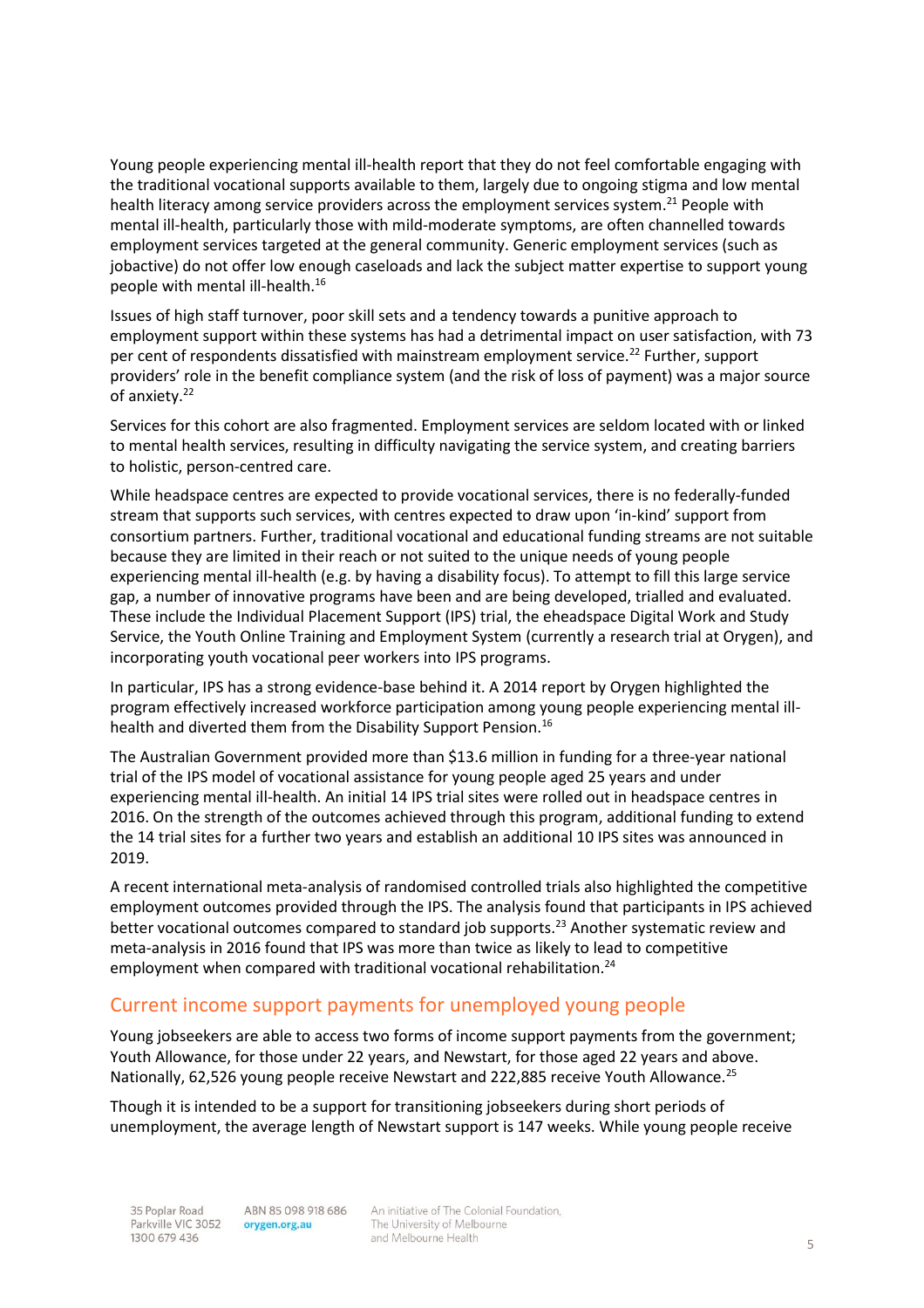Newstart for a significantly shorter period than other age groups, they still access an average of 46 weeks of payments, equating to almost a full year without meaningful employment.<sup>[25](#page-8-3)</sup>

The current Newstart support payment amount for a 'Single person with no dependents', is \$555.70 per fortnight, equating to \$277.85 (before tax) per week.<sup>[26](#page-8-4)</sup> An individual can generally earn up to \$104 every fortnight before their payment is reduced.<sup>[26](#page-8-4)</sup> The current Youth Allowance support payment amount for a 'Single person over 18 years, with no dependents, living away from home' is \$455.20 per fortnight, equating to \$2[27](#page-8-5).60 (before tax) per week.<sup>27</sup> An individual can generally earn up to \$437 every fortnight before their payment is reduced.<sup>[27](#page-8-5)</sup>

In August 2019, the national minimum wage per 38-hour week was \$740.80 (before tax).<sup>[28](#page-8-6)</sup> There is a clear gap between the amount currently being provided by the Australian Government in the form of income support, compared with the minimum wage. The level of financial support provided by Newstart and Youth Allowance is not enough to afford access to food, secure housing, transportation and/or phone and internet.<sup>[25](#page-8-3)</sup> These fundamentals are essential to securing access to employment in the current labour market and limiting access to any of these may result in increased stress and distress, greater disadvantage and reduced employability[.](#page-7-7)<sup>8</sup>

# Policy opportunities

There are multiple, complex issues affecting the employment prospects of young people in Australia. Young people will need to develop sufficient cognitive, social and emotional skills to thrive in an increasingly competitive employment environment with greater expectations for minimum educational attainment.

Research from Australia and overseas indicate that there are significant benefits in supporting young people to engage in meaningful and sustainable employment early, before they experience the various negative consequences associated with not being engaged in education, training or work. As young people are vulnerable to the changing nature of the labour market and face significant barriers to engaging in full-time employment, it is essential that current government income supports are sufficient to support them to secure long-term workforce engagement.

The current income support payment rates are significantly lower than the Australian minimum wage and do not provide enough support for individuals to confidently prepare and apply for employment opportunities. This creates significant financial stress and places additional disadvantage on young jobseekers, who already face higher likelihood of long-term unemployment. This financial environment can be particularly damaging for young people experiencing mental ill-health who would benefit from support that improves their mental health and employment outcomes.

Further, the current lack of meaningful integration and resourcing to support pathways between educational, vocational and mental health services results in large numbers of young people falling through the gaps between these systems, increasing their risk of long-term unemployment and exacerbated mental ill-health.

There are significant opportunities for the government to use the current inquiry to increase the level of financial support provided to young people, as well as access to appropriate services to support young people into education, training and employment, particularly those experiencing mental ill-health.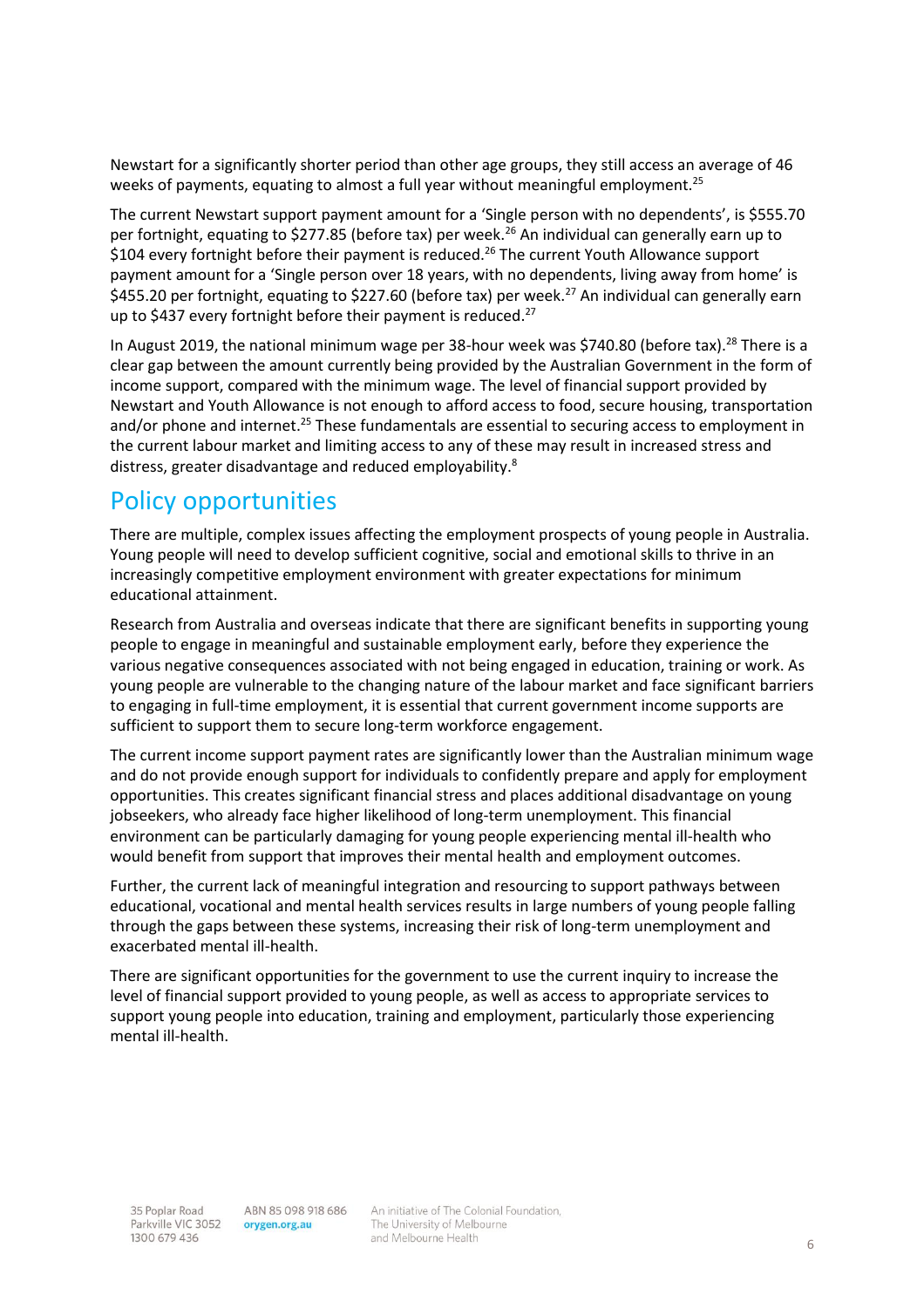# Recommendations

The following recommendations outline key opportunities for the Australian Government to improve the adequacy of current government income support payments and existing systems.

- 1. It is recommended that the Australian Government raise current payment rates of Newstart and Youth Allowance income supports, to a level that reflects the cost of living and enables people to focus on finding employment. This is particularly important for young people who are already disadvantaged by their lack of experience and perceived employability.
- 2. Supported employment and education programs, embedded within mental health services (including those delivered online), improve employment and mental health outcomes, and mitigate against future reliance on social welfare supports among young people with mental illness.<sup>15</sup> The Australian Government should investigate expanding the availability and improving the integration of education, vocational and mental health service pathways, to better support young people who are not engaged in employment or education. Particular focus should be placed on existing evidence-based best-practices, such as IPS, which deliver long-term employment outcomes for young people with mental ill-health.

# Contact details

For further information and follow-up relating to this submission, please contact: David Baker, Principal Policy Adviser Orygen, The National Centre of Excellence in Youth Mental Health

Email: david.baker@orygen.org.au Telephone: +61 3 9966 9158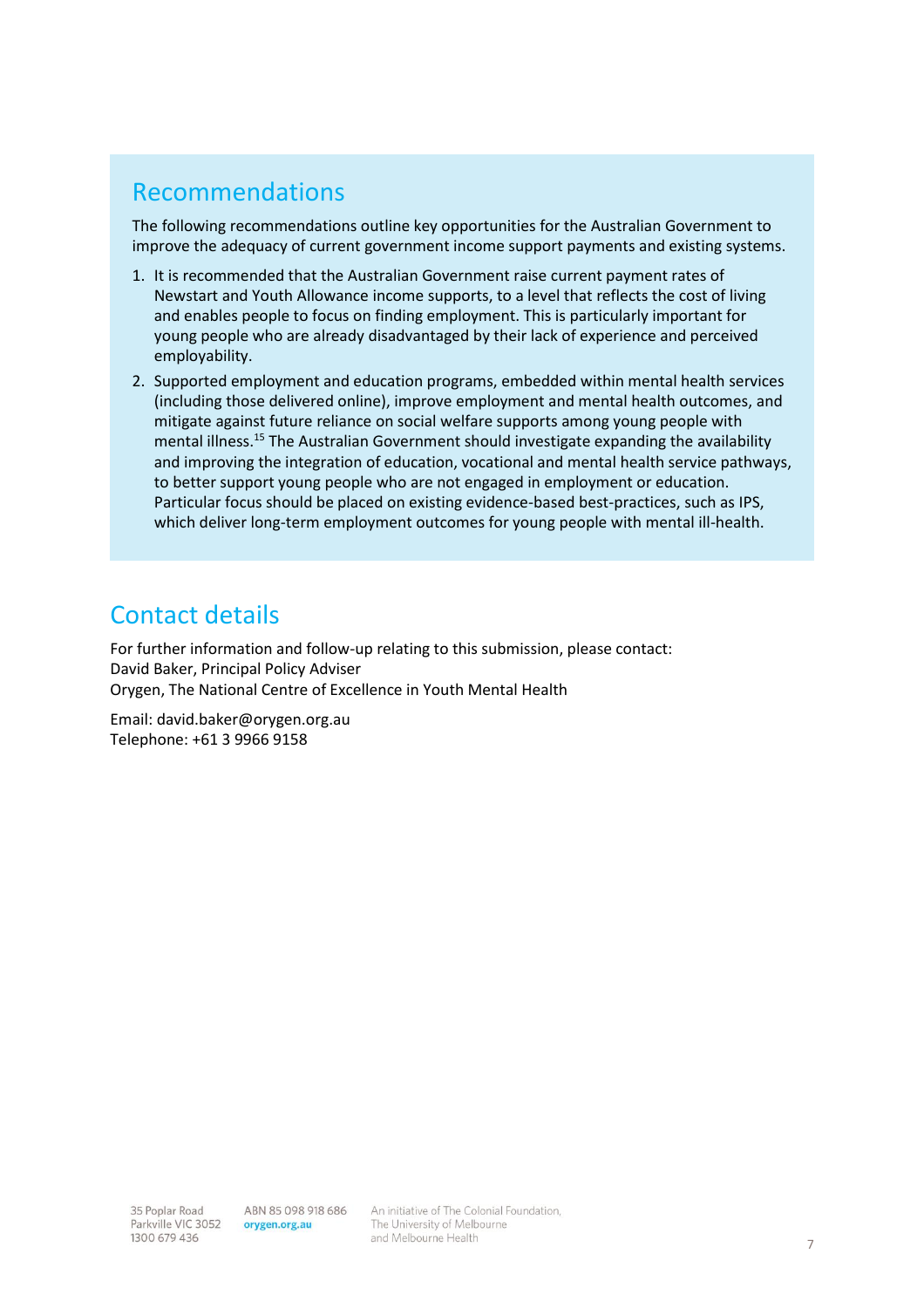## References

<span id="page-7-0"></span>1. PricewaterhouseCoopers Australia 2015. A smart move: future-proofing Australia's workforce by growing skills in science, technology, engineering and maths (STEM). *Sydney.*

<span id="page-7-1"></span>2. Foundation for Young Australians 2018. Preparing young people for the new work reality. Melbourne: Foundation for Young Australians.

<span id="page-7-2"></span>3. OECD How is the global talent pool changing (2013, 2030)? *Education Indicators in Focus, no 31.* Paris: Organisation for Economic Cooperation and Development.

<span id="page-7-3"></span>4. Becker K and Park K 2011. Effects of integrative approaches among science, technology, engineering, and mathematics (STEM) subjects on students' learning: A preliminary meta-analysis. *Journal of STEM Education: Innovations & Research,* 12.

<span id="page-7-5"></span><span id="page-7-4"></span>5. Department of Education 2015. Australian Jobs 2015. Canberra: Department of Education. 6. VicHealth and CSIRO 2015. Bright Futures: Megatrends impacting the mental wellbeing of

<span id="page-7-6"></span>young Victorians over the coming 20 years. Melbourne: Victorian Health Promotion Foundation. 7. Australian Workforce and Productivity Agency 2014. Labour force participation. Youth at risk and lower skilled mature-age people: a data profile. Canberra: Australian Workforce and Productivity

Agency. 8. Stanwick J, Lu T, Rittie T and Circelli M 2014. How young people are faring in the transition

<span id="page-7-7"></span>from school to work. *Melbourne: Foundation for Young Australians*.

<span id="page-7-8"></span>9. Deloitte Access Economics 2014. Australia's STEM workforce: a survey of employers. *Office of the Chief Scientist, Australian Government*.

<span id="page-7-9"></span>10. OECD 2015. Employment outlook 2015. How does Australia compare? Paris: Organisation for Economic Cooperation and Development.

<span id="page-7-10"></span>11. Australian Government 2019. Australian Jobs 2019. Canberra: Department of Jobs and Small Business.

<span id="page-7-11"></span>12. International Labour Office 2013. Global employment trends for youth 2013: a generation at risk. Geneva: International Labour Office.

<span id="page-7-12"></span>13. Brotherhood of St Lawrence 2014. Submission to the Senate Community Affairs Legislation Committee regarding the Social Services and Other Legislation Amendment (2014 Budget Measures No. 2) Bill. Melbourne: Brotherhood of St Lawrence.

<span id="page-7-13"></span>14. Australian Council of Social Services 2019. Raise the rate. Canberra: Australian Council of Social Services.

<span id="page-7-14"></span>15. Davidson P 2011. Did 'Work First' Work?: The Role of Employment Assistance Programs in Reducing Long-term Unemployment in Australia (1990-2008). *Australian Bulletin of Labour*.

<span id="page-7-15"></span>16. Orygen Youth Health Research Centre 2014. Tell them they're dreaming: work, education and young people with mental illness in Australia. Melbourne: Orygen, the National Centre for Excellence in Youth Mental Health.

<span id="page-7-16"></span>17. Access Economics 2009. The economic impact of youth mental illness and the cost effectiveness of early intervention. Canberra.

<span id="page-7-17"></span>18. Degney J HB, Hosie A, Lim S, Rajendren AV, Vogl G 2012. Counting the Cost: The Impact of Young Men's Mental Health on the Australian Economy. Inspire Foundation.

<span id="page-7-18"></span>19. Thomas M and Vandenbroek P 2017. Employment—Measuring and improving outcomes for young Australians. Canberra: Australian Parliamentary Library.

<span id="page-7-19"></span>20. Skattebol J, Hill T, Griffiths A and Wong M 2015. Unpacking youth unemployment. *Social Policy Research Centre*.

<span id="page-7-20"></span>21. Orygen, The National Centre of Excellence in Youth Mental Health and headspace, National Youth Mental Health Foundation 2019. Submission to the Productivity Commission's Inquiry into Mental Health.